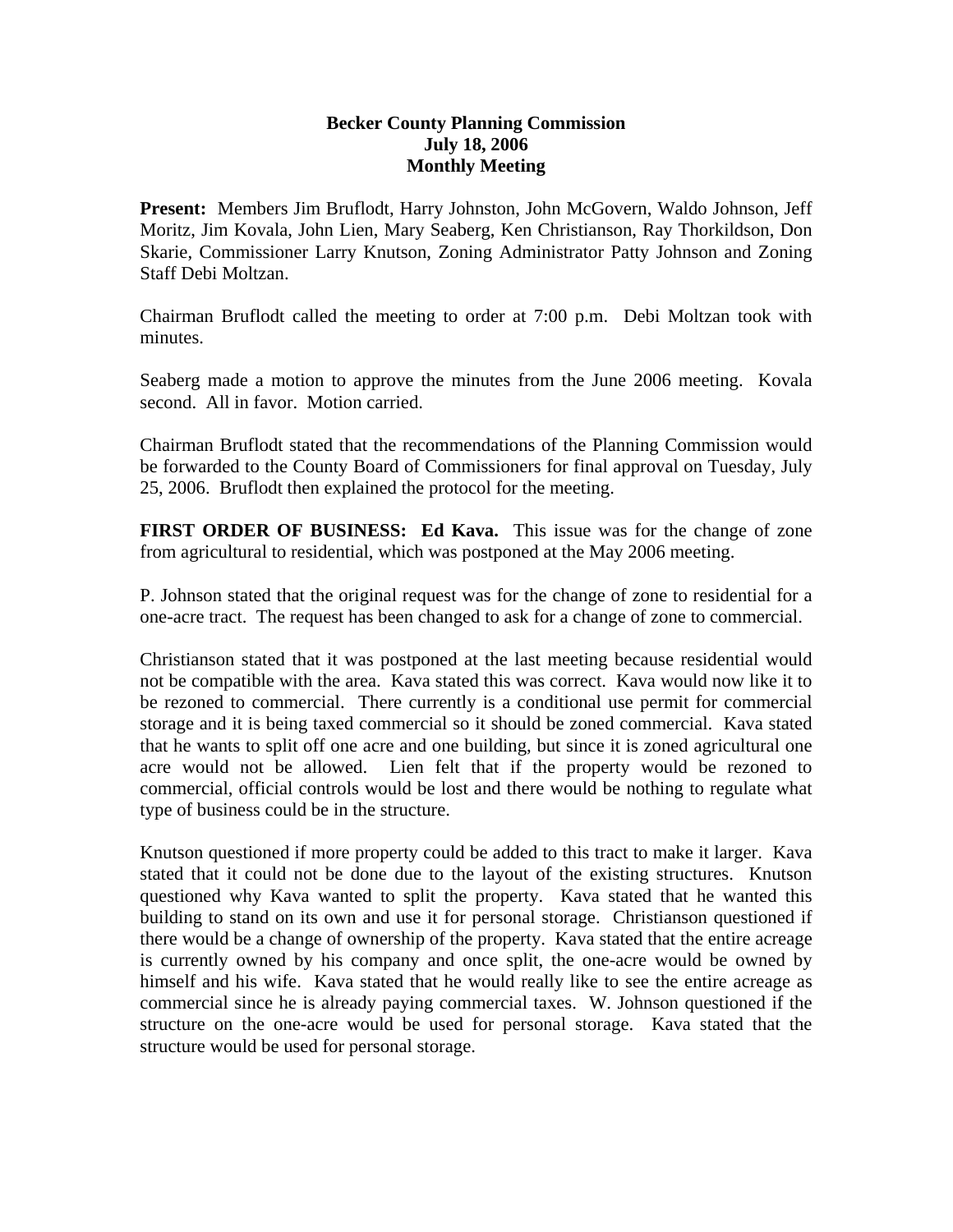P. Johnson stated that if the one-acre was rezoned to residential, Kava would be giving up the conditional use permit for commercial storage in that structure.

No one spoke in favor of the application. No one spoke against the application. There was no written correspondence either for or against the application. At this time, testimony was closed.

Further discussion was held on the use of the surrounding area, the size and location of the structure and use of the structure.

**Motion:** Knutson made a motion to approve the change of zone from agricultural to residential for a 1.51-acre tract based on the fact that the residential use is compatible with the area with the stipulation that the conditional use for commercial storage has been forfeited on the 1.51-acre tract and can be used only for personal storage. McGovern second. All in favor. Motion carried.

# **SECOND ORDER OF BUSINESS: Brad Solheim. This application has been tabled at the request of the applicant.**

# **THIRD ORDER OF BUSINESS: Bruce Danielson. This application was postponed at the June 2006 Board of Commissioners meeting to go back to the Planning Commission for further review.**

Danielson stated that he has rethought his proposal and is now going back to his first thought, which would be for an office and storage for his personal business. Danielson would construct a looped driveway to allow access to both the road on the west and the road on the east, there would not be access off of County Road 4. There would only be one building, with no activity on the portion of the lot west of the road, near the lake. Proper storm water management would be done on the portion of the lot where the structure would be located. The structure would be constructed to look like a home, and could be converted to a house in the future. There would not be any retail work done at this location.

Moritz questioned the hours of operation. Danielson stated that he is a small time carpenter so there would not be long hours or much activity and no outside storage. Knutson questioned if the office would be manned during the day. Danielson stated that only he and his workers would be there on occasion; he has an accounting service do his bookwork. Johnston questioned if there would be cabinet making inside the building. Danielson stated that he does not make cabinets and there would not be any construction inside the building.

No one spoke in favor of the application. Speaking against the application were Neil Meyer, Marvin Wright and Gene Meyer.

Neil Meyer questioned why the neighbors were not notified of this meeting when the Planning Commission denied the application last month. P. Johnson explained that the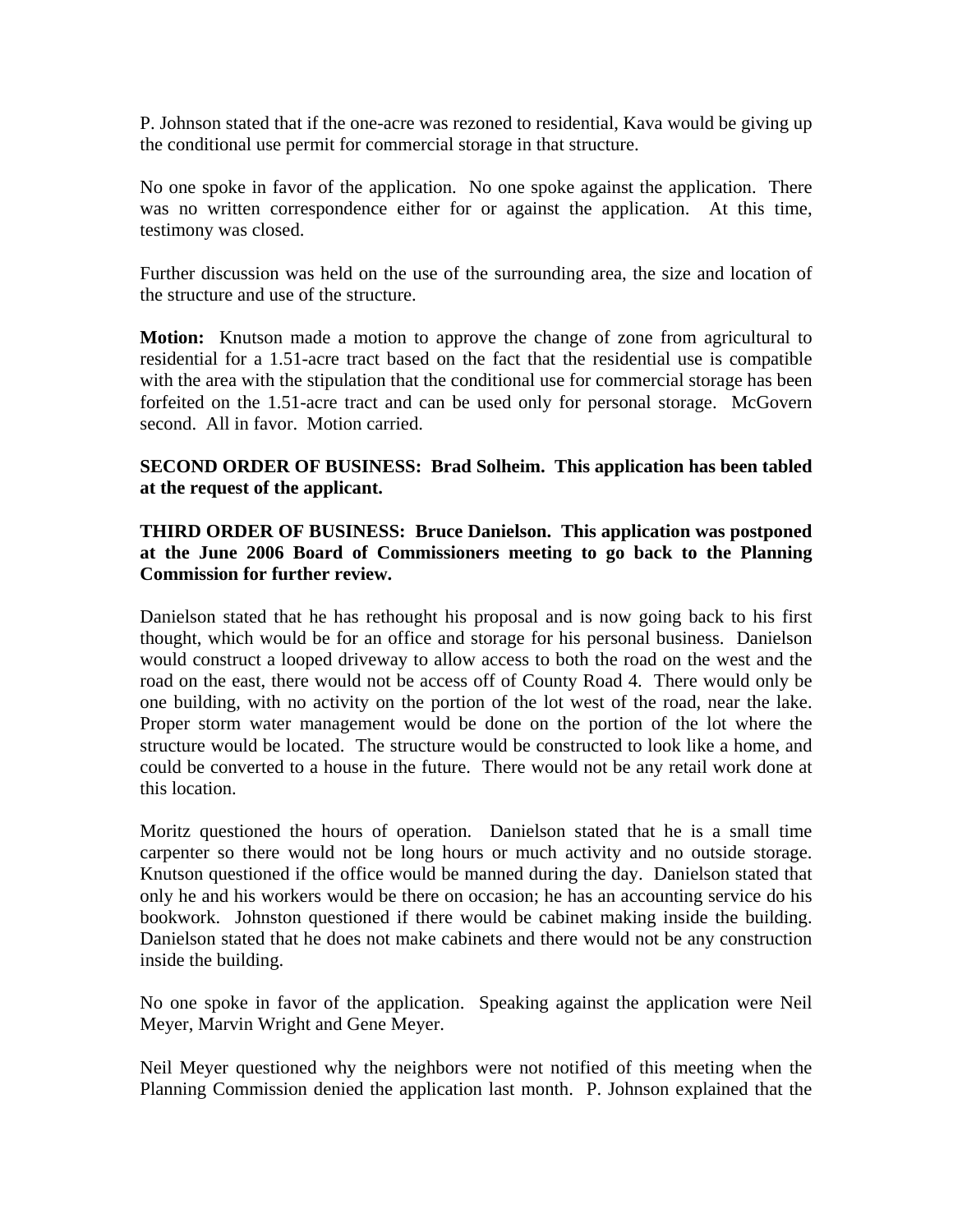Planning Commission is a recommending board. The County Board of Commissioners makes the final decision. In this case, the County Board of Commissioners sent the application back to the Planning Commission. P. Johnson stated that if someone has an issue with an application it is important to follow the application through the entire process.

There was no written correspondence either for or against the application. At this time, testimony was closed.

Knutson stated, that for the sake of discussion, this is not a change of zone. This is a request for a conditional use permit, in which stipulations can be placed and monitored.

P. Johnson reminded the Board that the request is also for approval of a certificate of survey.

Christianson questioned the personal storage and what would be stored at this location. Danielson stated that he had a pickup, flat bed trailer, tool trailer, small dump truck and fork lift. Danielson stated that the equipment is currently stored at a farmer's yard, sitting out in the elements. Danielson also stated that his company consists of one partner and one employee. Danielson further stated that there would be some storage of materials that were either left over from one job or waiting to be taken to another job.

Bruflodt questioned if there would be an employee there during the day. Danielson stated that the crew would meet at this location in the morning, go to the job site, and return in the evening. The only time someone would be there at a different time is if they needed additional items or yard maintenance.

Knutson questioned, that it the conditional use permit were to be granted, what type of stipulations the other members would like to see included. Knutson felt hours of operations, screening and access should be stipulated. Johnston felt there should not be outside storage. Bruflodt felt everything had been addressed in his proposal except hours of operation.

**Motion 1:** Christianson made a motion to approve the certificate of survey for a 4.32acre tract based on the fact that it does meet the criteria of the Zoning Ordinance and Subdivision Ordinance. Skarie second. All in favor except W. Johnson. Majority in favor. Motion carried.

Lien stated that the conditional use request does meet the criteria of the ordinance except for suitability. Johnston stated that there is pretty good screening, the location is on a well-used county road and would not affect the value of the surrounding houses. Knutson agreed with Johnston.

**Motion 2:** Skarie made a motion to approve a conditional use permit for an office and storage area for a personal construction business as outline in the proposal presented to the Planning Commission on 7/18/06 and on file with the Zoning Office. Johnston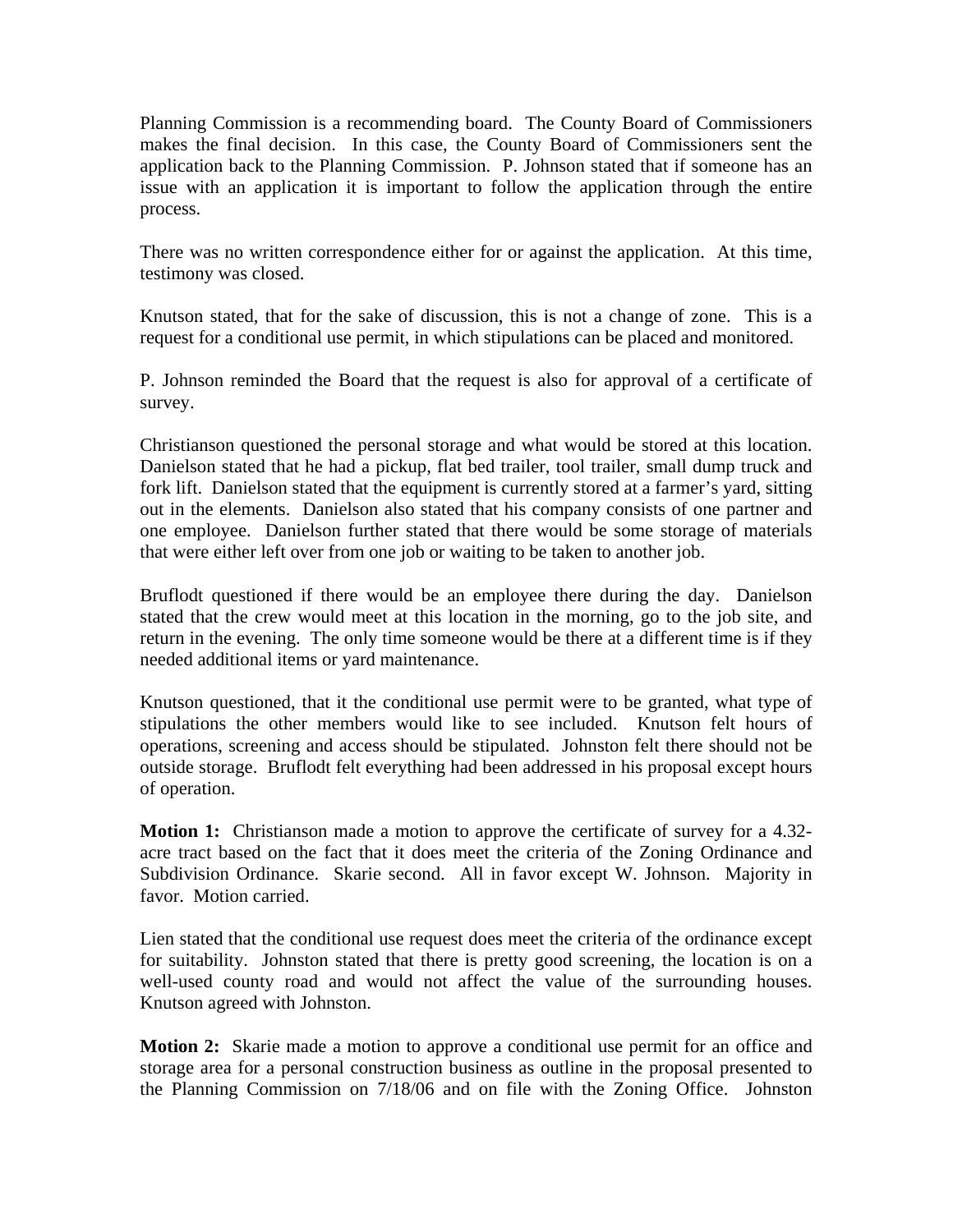second. All in favor except W. Johnson, Lien and McGovern. Majority in favor. Motion carried.

**FOURTH ORDER OF BUSINESS: Chet Collins**. Request a change of zone from agricultural to residential and approval of a certificate of survey for three lots on the property described as: Pt Govt Lot 9; Section 4, TWP 139, Range 41; Detroit Township. PID Number 08.0060.000. The property is located on East Cozy Cove Road.

Collins explained the application to the Board. The current parcel would be divided into three lots. The tract sizes would be 1.36 acres, 3.2 acres and 3.9 acres in size. Currently, he does not have any plans for the lots, one of which contains his house; he is planning for the future. Collins stated that he does have a riparian lot across the road, which would be attached to just one of the lots, not all three.

Scott Walz, Meadowland Surveying, stated that the lot across the road is not contiguous to this lot and is a nonconforming lot of record, which would not have to be attached to any one of the non-riparian lots. P. Johnson stated that as long as the riparian lot is not contiguous, it could stand-alone or be attached to one of the lots, but not all three.

No one spoke in favor of the application. No one spoke against the application. There was no written correspondence either for or against the application. At this time, testimony was closed.

Further discussion was held.

**Motion:** Lien made a motion to approve the change of zone from agricultural to residential and approve the certificate of survey for three lots (1.36 acres, 3.90 acres and 3.20 acres) based on the fact that it does meet the criteria of the Zoning Ordinance and Subdivision Ordinance. Seaberg second. All in favor. Motion carried.

**FIFTH ORDER OF BUSINESS: Vern and Lori Peterson.** Request a conditional use permit for a craft shop in an agricultural zone for the property described as: Lot 2 Wegner Shores; Section 29, TWP 138, Range 40; Burlington Township. PID Number 03.0614.000. The property is located on Acorn Lake.

Lori Peterson explained the application to the Board. She would like to open a craft shop, not a commercial building, which would be seasonal. Peterson cannot afford to construct a separate building, so a mobile home will be brought in and fixed up and redecorated. The structure would not be seen from the lake.

Knutson questioned the setback. Knutson felt that the proposed structure does not meet the setback from the state right of way. P. Johnson stated that the proposed structure would have to meet either the required setback or string line. Lien felt the setbacks should be addressed before the Board makes a determination. P. Johnson stated the setbacks are not a concern of this Board and would either be addressed by the Zoning Office or the Board of Adjustments.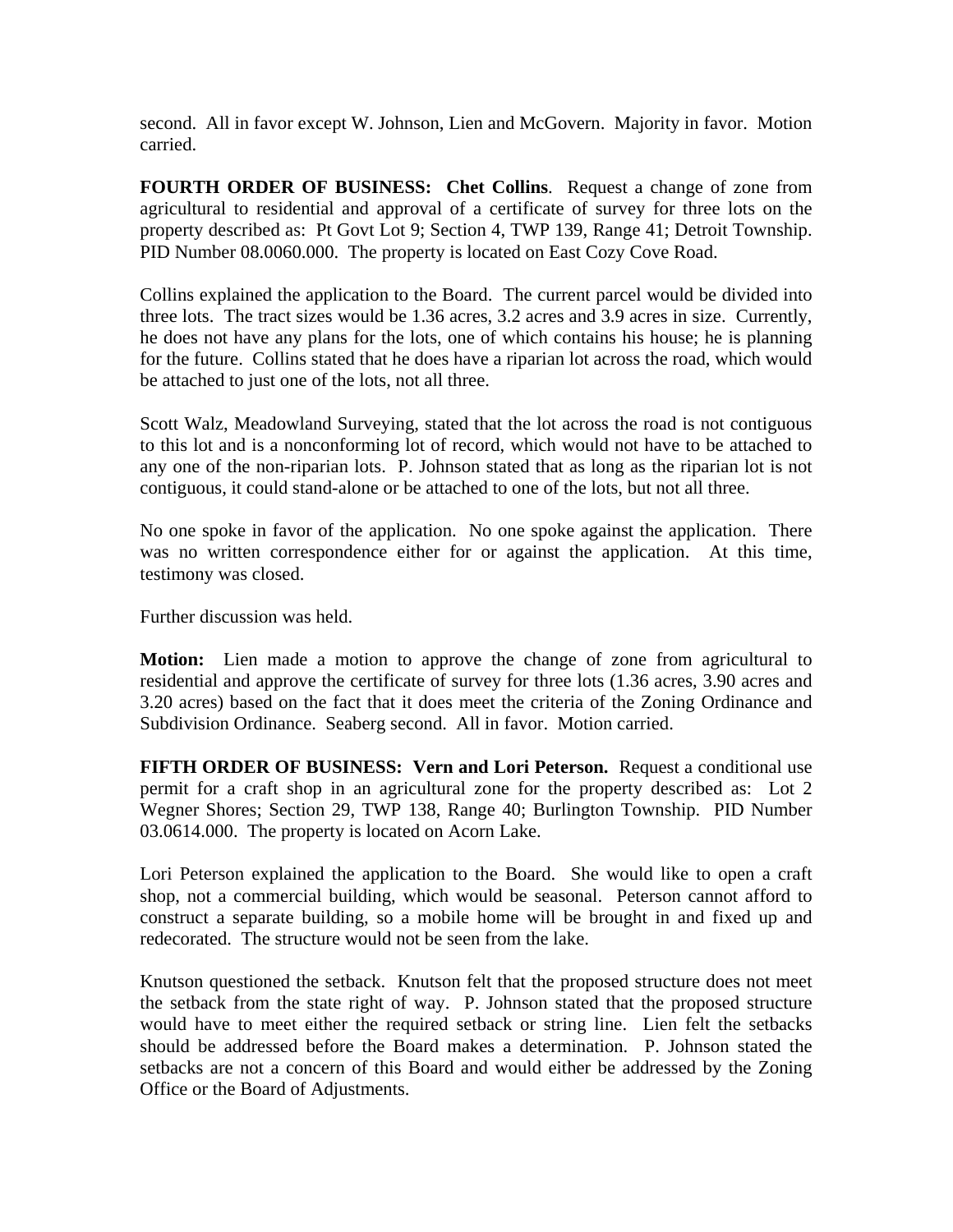Speaking in favor of the application was Kathy Froelich, Burlington Township. Froelich stated that the Township is in favor of the craft shop, but not the relocation of a mobile home. Froelich stated that the Township has too many problems with dilapidated mobile homes. Speaking in opposition to the application were Tim Riley and Harold Ness, both not opposed to a craft shop but the mobile home. There was no written correspondence either for or against the application. At this time, testimony was closed.

Further discussion was held. Christianson felt the application should be tabled until the setback issues have been addressed. Bruflodt questioned the 60-day rule. P. Johnson stated that the Board would have to act on it unless the applicant tabled the request. Knutson stated that the conditional use permit does not have anything to do with what building it is located in. Johnston felt that if the application was tabled till next month and then a variance was needed, and additional 30 days would be added onto the time from the August meeting.

**Motion:** Knutson made a motion to approve a conditional use permit to allow a craft shop based on the fact that it would not be detrimental to the surrounding area with the stipulation that if a structure is moved onto or built on the property, that the structure meet the required setbacks. Moritz second.

Johnston questioned who determines what type of a building can go on the property. P. Johnson stated that the Zoning Office cannot discriminate against mobile homes and there is not an adopted building code. Seaberg stated that the craft shop could be operated out of the Bed and Breakfast.

A vote was taken with everyone voting in favor of the application except Lien. Majority in favor. Motion carried.

**SIXTH ORDER OF BUSINESS: Doug Askelson.** Request approval of a certificate of survey for two tracts of land in an agricultural zone for the property described as: SE 1/4 SE ¼; Section 36, TWP 140, Range 43; Cuba Township. PID Number 07.0169.000. The property is located on Warling Lake.

Scott Walz, surveyor, explained the application to the Board. Both lots meet the criteria of the Zoning Ordinance and Subdivision Ordinance. Walz stated that there is an existing easement to the Fish & Wildlife Service, along the shoreline.

No one spoke in favor of the application. No one spoke against the application. There was no written correspondence either for or against the application. At this time, testimony was closed.

Further discussion was held. McGovern stated that this lake is a DNR rearing pond. People can use the easement for hunting and walking, but no dock will be allowed on the lake.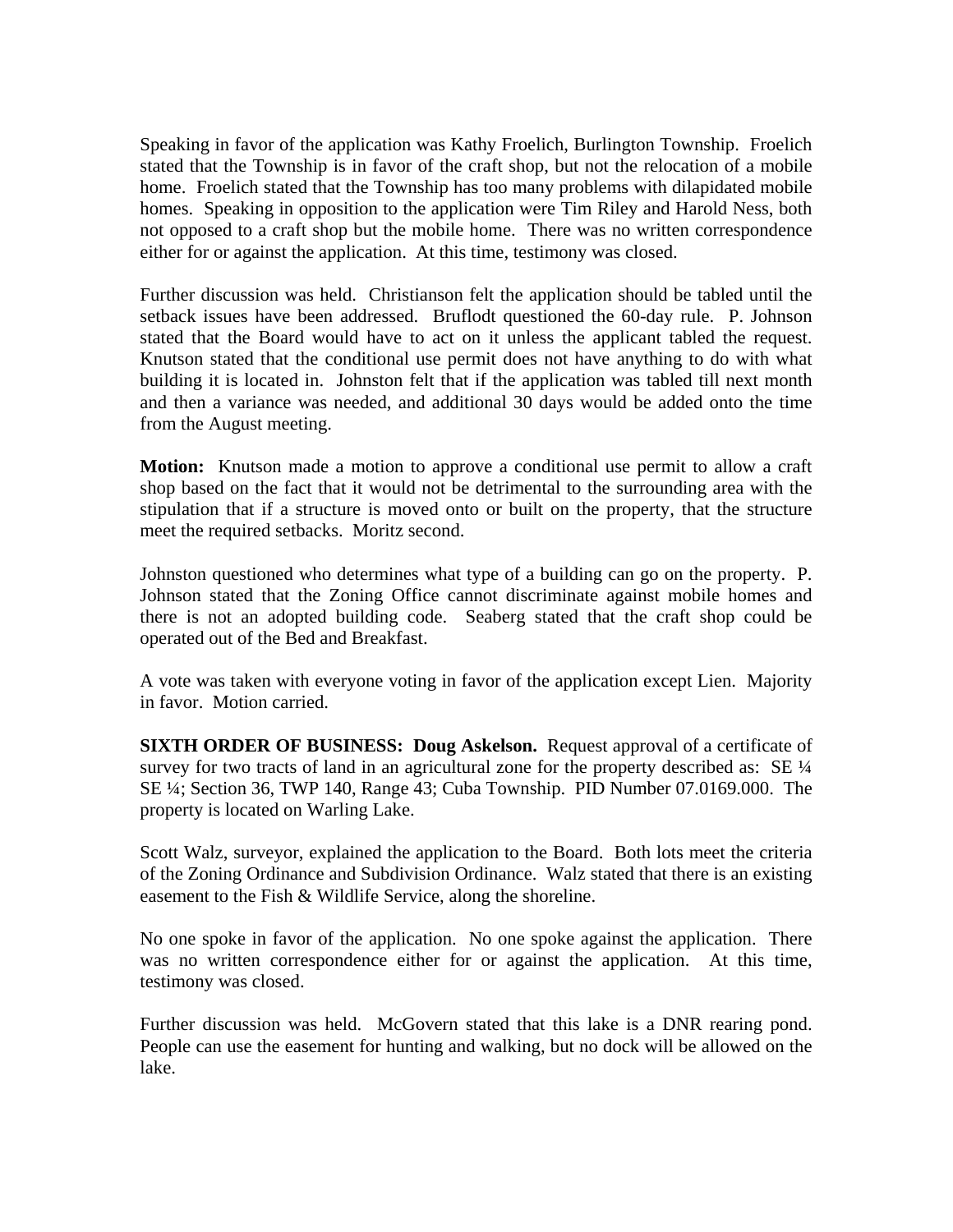**Motion:** McGovern made a motion to approve the certificate of survey for two lots, based on the fact that the survey meets the criteria of the Zoning Ordinance and Subdivision Ordinance. Seaberg second. All in favor. Motion carried.

**SEVENTH ORDER OF BUSINESS: Keith & Brandy Johnson.** Request approval of a certificate of survey for two lots in an agricultural zone for the property described as: Pt Govt Lot 5; Section 33, TWP 139, Range 42; Audubon Township. PID Number 02.0230.003. The property is located on Maple Ridge Road.

K. Johnson explained the application to the Board. The 6-acre tract would be divided into two tracts, 2.93 acres and 3.67 acres. The conditional use permit for horse boarding is located on the other 28 acres.

No one spoke in favor of the application. Speaking in opposition to the application was the Jerry Lunde and Rick Ellsworth, Audubon Township Board, which is opposed to lots smaller than 5 acres outside the shoreland district and stated that they have a moratorium on this issue.

P. Johnson asked to read a copy the moratorium. P. Johnson stated that the moratorium is for property outside the shoreland district and these lots are located within the shoreland district. At this time, Ellsworth withdrew their opposition since the tract was located within the shoreland district.

There was no written correspondence either for or against the application. At this time, testimony was closed.

Further discussion was held.

**Motion:** Lien made a motion to approve the certificate of survey for two tracts of land (3.67 acres and 2.93 acres) based on the fact that the certificate of survey meets the criteria of the Zoning Ordinance and Subdivision Ordinance. Kovala second. All in favor. Motion carried.

**EIGHTH ORDER OF BUSINESS: Lyle Dodes.** Request a change of zone from agricultural to residential and approval of a certificate of survey for three lots for the property described as: N ½ SW ¼ S of Trk Ex 2.50 Ac & W 700 Ft of Lot 7; Section 27, TWP 138, Range 40; Burlington Township. PID Number 03.0269.000. The property is located on Town Lake.

Dodes and Scott Walz explained the application to the Board. The property would be split into three tracts (Tracts A, C,  $\&$  F) with Tracts B2 and D2 to be added to existing tracts. There is a home currently on Tract F. Walz stated that the additions to the existing tracts will make the existing tracts conforming and this will clean up an old survey.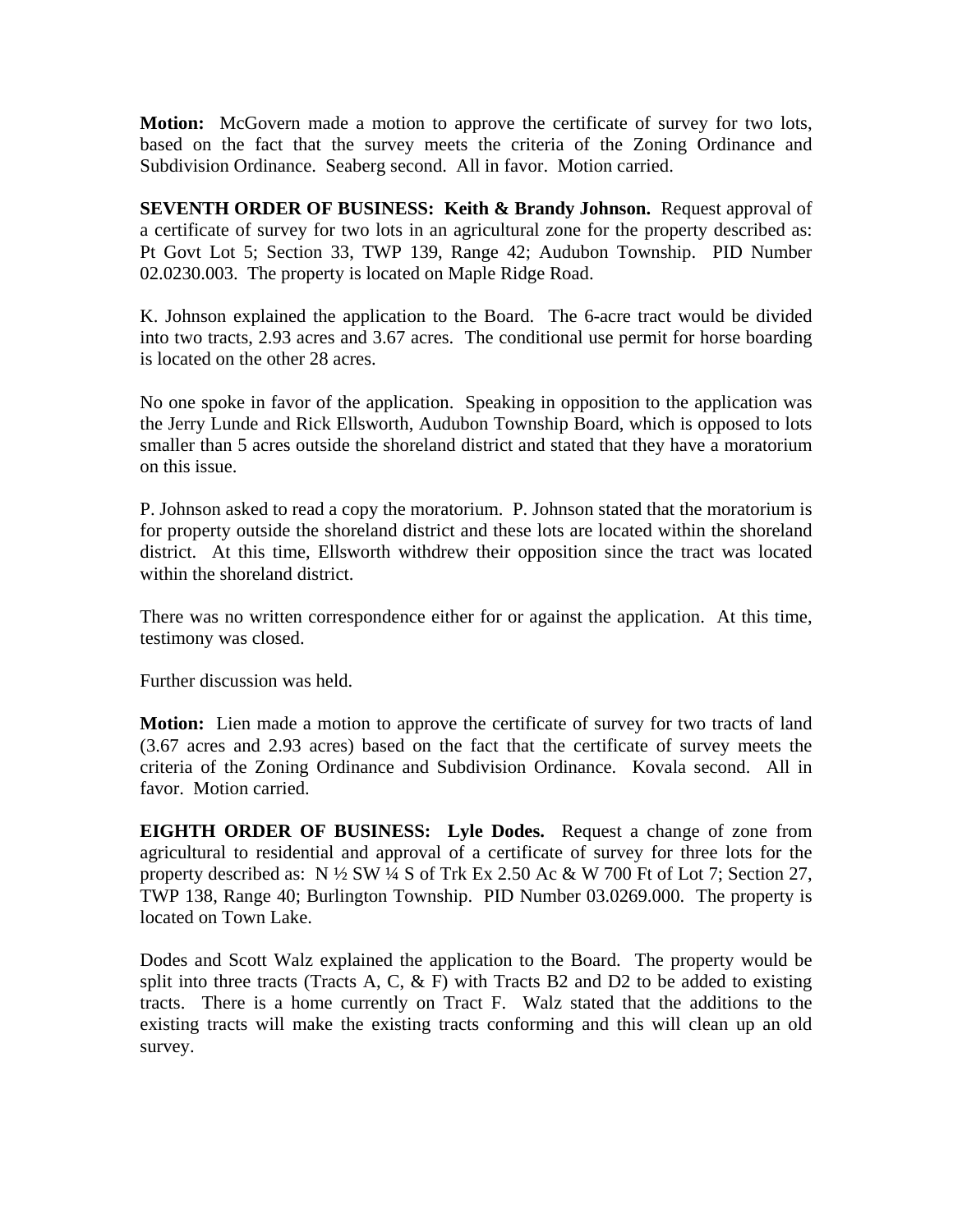Dodes explained that the owner of Tracts  $D \& E$  would like to own the entire lakeshore in front of his property, but that would leave Tract F a substandard parcel.

Lien stated that, when creating a new subdivision, the minimums must be met. Johnston stated that this is the proper way to do things. Walz stated that the Technical Review Panel suggested this configuration.

No one spoke in favor of the application. No one spoke against the application. There was no written correspondence either for or against the application. At this time, testimony was closed.

Further discussion was held.

**Motion:** Johnston made a motion to approve the change of zone from agricultural to residential and approval of a certificate of survey consisting of three lots (60,100 sq ft; 40,600 sq ft; and 44,100 sq ft) and two tracts to be joined to existing tracts based on the fact that the survey does meet the criteria of the Zoning Ordinance and Subdivision Ordinance. Christianson second. All in favor. Motion carried.

**NINTH ORDER OF BUSINESS: Don Skarie.** Request approval of a preliminary plat consisting of five (5) lots in an agricultural zone for the property described as: Pt Govt Lots 4 & 5; Section 4, TWP 139, Range 41; Detroit Township. PID Number 08.0055.000. The property is located on Co Rd 149.

At this time, Skarie excused himself from the Board and explained his application to the Board. The lots are over 2.5 acres, so the zoning would not have to be changed. The lots range from 3 to 6 acres.

No one spoke in favor of the application. No one spoke against the application. Written correspondence was received from Brad Wentz, County Highway Engineer, with concerns about the access to the County Road. At this time, testimony was closed.

Further discussion was held.

**Motion:** Christianson made a motion to approve the preliminary plat consisting of five (5) lots in an agricultural zone based on the fact that the preliminary plat meets the criteria of the Zoning Ordinance and Subdivision Ordinance. Kovala second. All in favor. Motion carried.

**TENTH ORDER OF BUSINESS: Todd Steeke.** Request a change of zone from agricultural to residential and approval of a certificate of survey for one lot for the property described as: Pt Govt Lots 7 & 8; Section 36, TWP 138, Range 39; Silver Leaf Township. PID Number 29.0226.002. The property is located on Dead Lake.

Steeke and Chris Heyer, surveyor, explained the application to the Board. The lot meets the criteria of the Zoning Ordinance and Subdivision Ordinance. There is a wetland that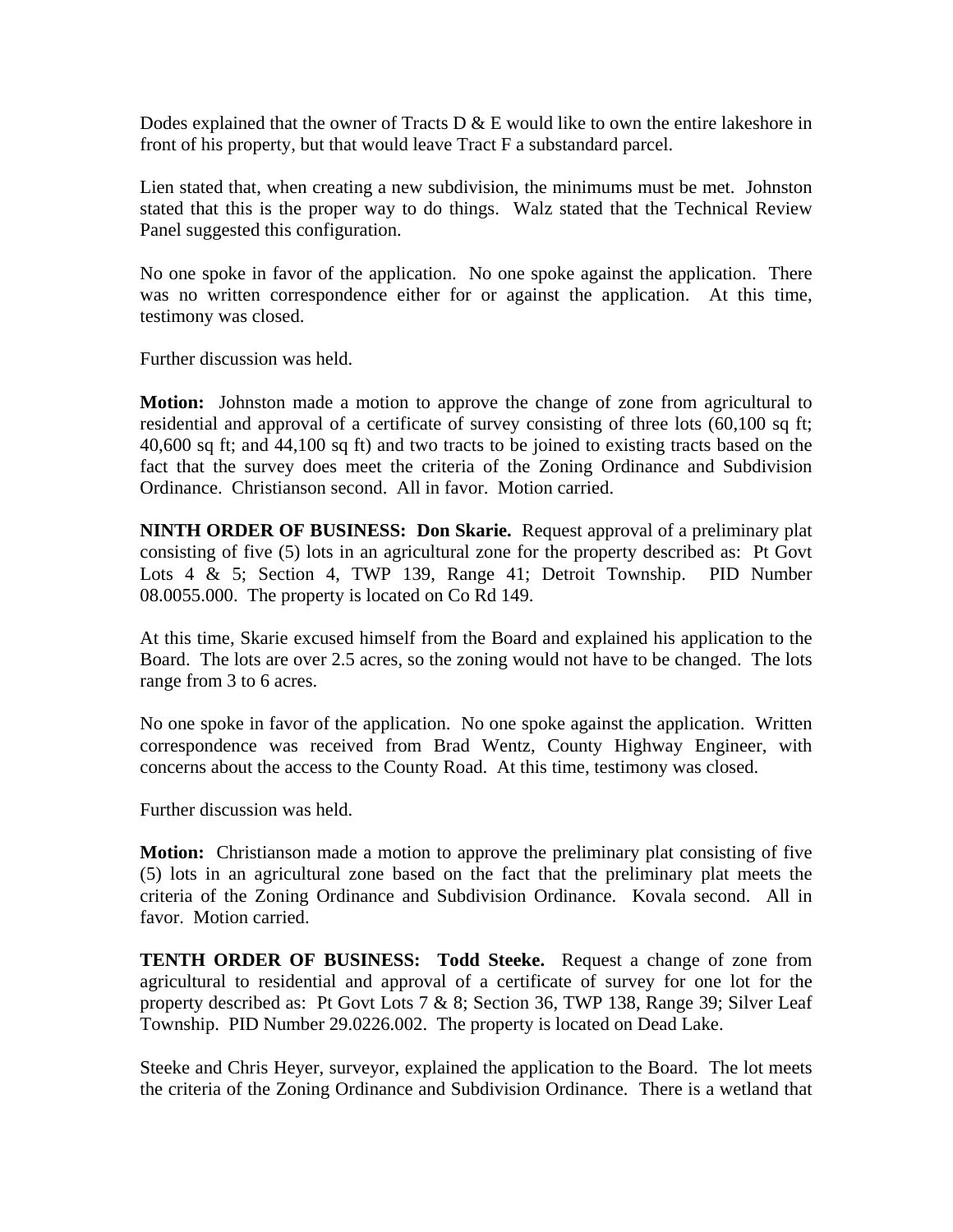separates the buildable area and the lake, so a boardwalk will be constructed over the wetland. Steeke will work with Soil & Water Conservation to construct the boardwalk.

Kovala questioned the location of the wetland since there were so many trees growing in the area defined as wetlands. Steeke stated that the land is in CRP and has been planted in trees. Heyer stated that the wetland was not delineated; the area was taken off the inventories map.

No one spoke in favor of the application. Speaking in opposition to the application was Randy Thompson. Thompson stated that he had an easement across this property to the north end of the lake and did not want to loose the easement.

Johnston questioned the easement. Heyer stated that the easement is recorded but the description is not locatable. Heyer stated that a new, locatable easement will be drafted and recorded.

Further discussion was held regarding the easement. Johnston felt the easement should be resolved before action taken on the survey. Bruflodt questioned the 60-day rule. Christianson suggested action contingent upon a defined easement.

**Motion:** Christianson made a motion to approve the change of zone and certificate of survey for one lot (119,400 sq ft in size) with the stipulation that a new, recordable easement, 33 ft in width across the most satisfactory location on the easterly side of the property, be conveyed to the Thompson's based on the fact that the change of zone and survey meet the criteria of the Zoning Ordinance and Subdivision Ordinance. Thorkildson second. All in favor. Motion carried.

**ELEVENTH ORDER OF BUSINESS: Sandra Tweeten.** Request a change of zone from commercial to residential for the property described as: Pt NE ¼ NE ¼; Beg 400 ft S & 600 ft E of Inter Hwy 34 & N Ln; Section 25, TWP 139, Range 41; Detroit Township. PID Number 08.0435.000. The property is located on Highway 34.

Lisa Piche explained the application to the Board. Piche stated that the property was zoned commercial in the original comprehensive plan, but has always been a residence. The owner is looking at selling. The property has been marketed as commercial, but no one is interested. There have been several offers for the house, but banks will not loan money for a residential house in a commercial zone. There are several other houses in the area, so the request would be compatible.

No one spoke in favor of the application. No one spoke against the application. There was no written correspondence either for or against the application. At this time, testimony was closed.

Further discussion was held.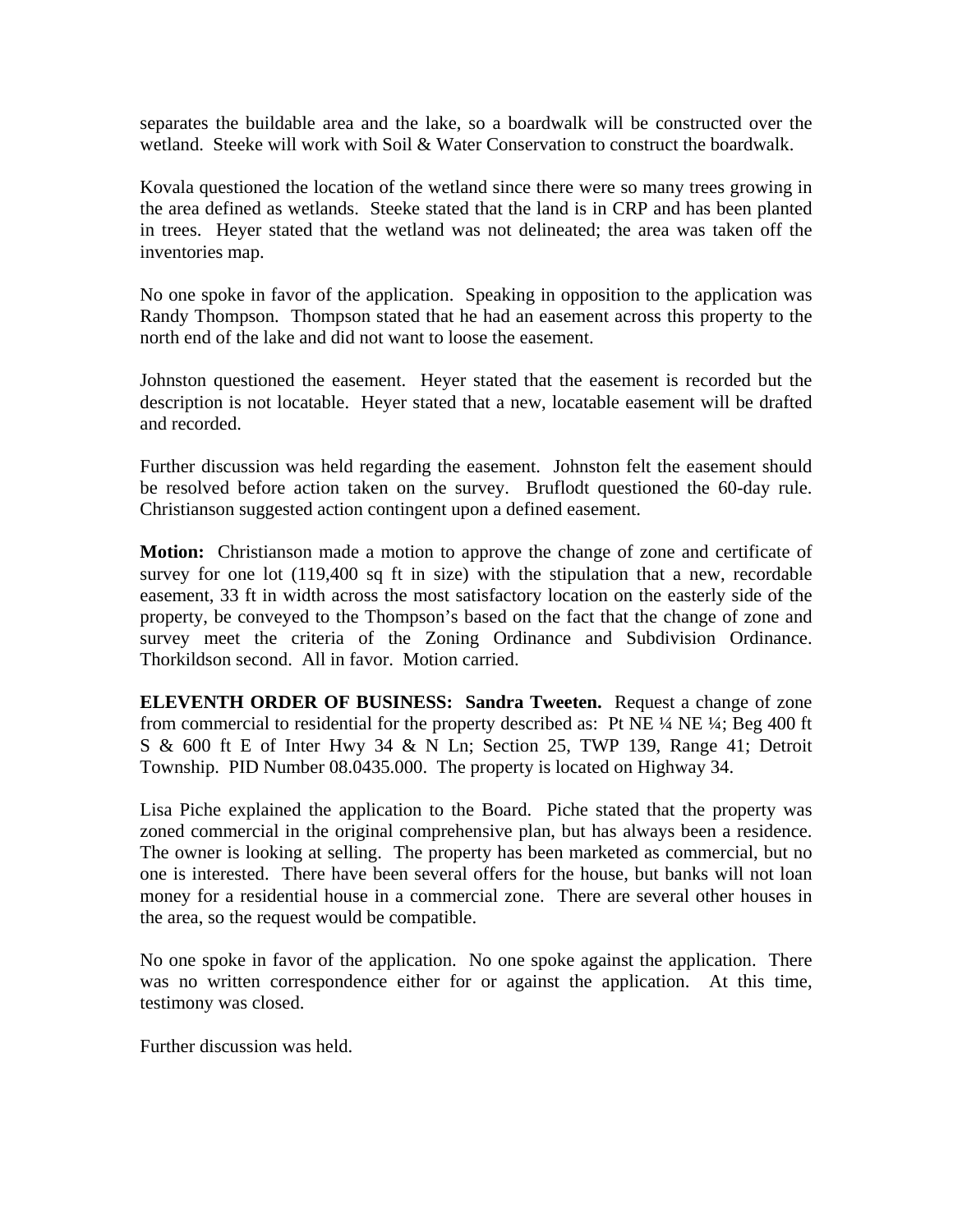**Motion:** Lien made a motion to approve the change of zone from commercial to residential. Moritz second. All in favor. Motion carried.

**TWELVETH ORDER OF BUSINESS: Steven Strawsell.** Request approval of a certificate of survey for two tracts of land (17.0 acres and 13.6 acres) in an agricultural zone for the property described as: Pt Govt Lot 4; Section 20, TWP 141, Range 40; Sugar Bush Township. PID Number 32.0186.000. The property is located Little Sugar Bush Lake.

Strawsell explained the application to the Board. The parcel would be split into two tracts of land; one would be 13 acres in size and 17 acres in size.

No one spoke in favor of the application. No one spoke against the application. There was no written correspondence either for or against the application. At this time testimony was closed.

Further discussion was held regarding the lot sizes and location.

**Motion:** Kovala made a motion to approve the certificate of survey for two lots (17.0) acres and 13.6 acres) based on the fact that the survey meets the criteria of the Zoning Ordinance and Subdivision Ordinance. Thorkildson second. All in favor. Motion carried.

# **THIRTEENTH ORDER OF BUSINESS: Final Plat of Bijou Lake Estates, Jona Baer, Developer.**

P. Johnson explained that the preliminary plat was approved in October 2005 for a change of zone from agricultural to residential and nine lots. Everything is in order and ready for final approval.

McGovern made a motion to approve the final plat of Bijou Lake Estates based on the fact that it does meet the criteria of the Zoning Ordinance and Subdivision Ordinance. Seaberg second. All in favor.

### **FOURTEENTH ORDER OF BUSINESS: Final Plat of County 32 Storage Condominiums, Gary Heitkamp Developer.**

P. Johnson explained that the preliminary plat was approved in March 2006. This would be a residential storage condominium. Everything is in order and ready for final approval.

Lien made a motion to approve the final plat of County 32 Storage Condominiums based on the fact that it does meet the criteria of the Zoning Ordinance and Subdivision Ordinance. Christianson second. All in favor. Motion carried.